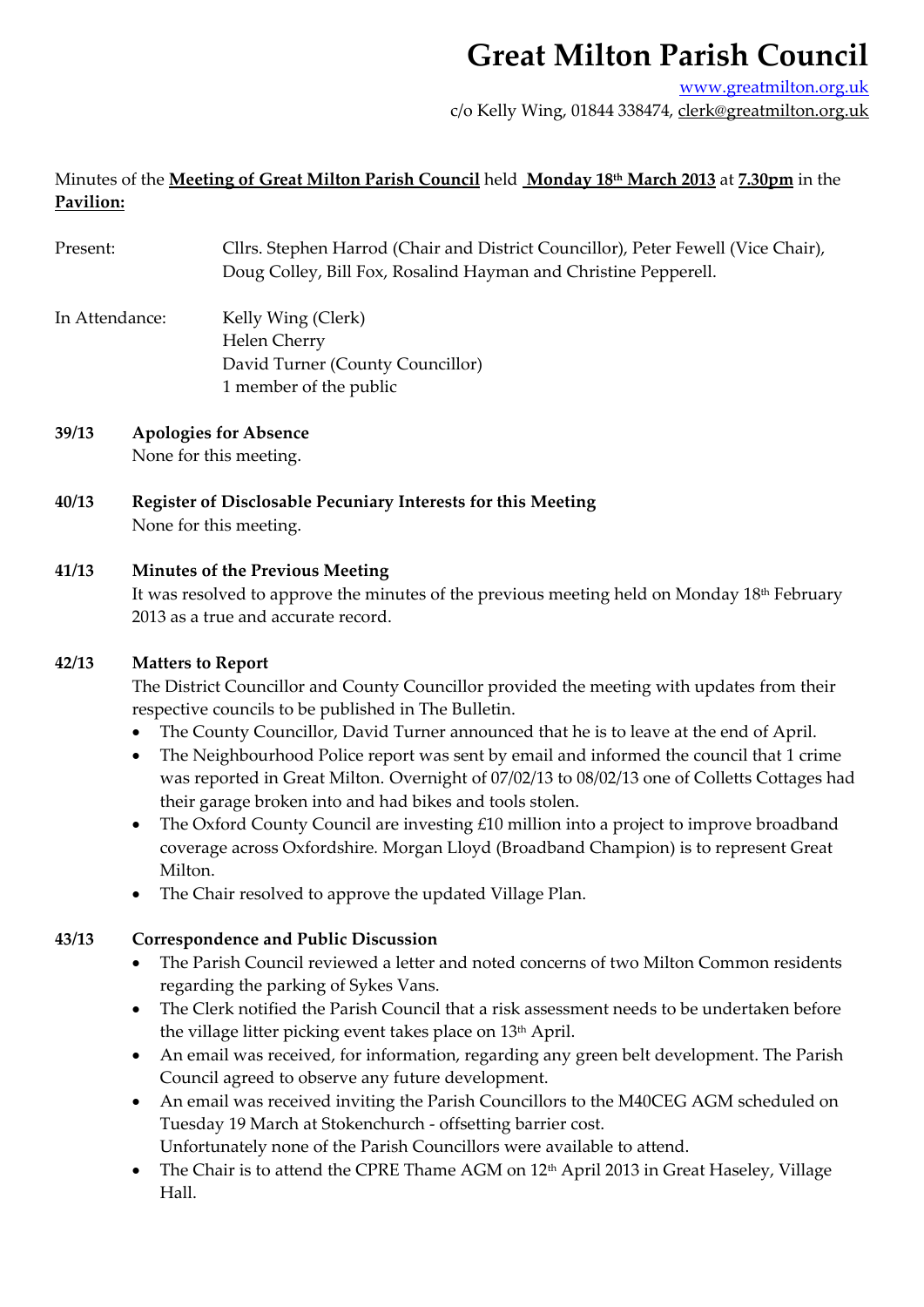# **Great Milton Parish Council**

www.greatmilton.org.uk

c/o Kelly Wing, 01844 338474, clerk@greatmilton.org.uk

 An email was received from a resident of whom was concerned about insufficient signage on the one‐way road by The Green. The County Councillor agreed to inquire about erecting another No‐entry sign.

#### **44/13 Planning Applications**

A The Parish Council considered that these applications should be approved:

P13/S0568/HH – Swarebrook, Lower End, Great Milton OX44 7NJ – Single garage house extension including games room in roof, laundry, wc (to service stable block), log store and store room

The Parish Council considered that this application should be refused:

P13/S0496/HH – 3 Colletts Cottages, Thame Road, Great Milton OX44 7NJ – Proposed first floor extension and replacement of existing detached garage with new garage.

The Parish Council held no strong views regarding the following planning application:

P12/S3052/HH – Chiltern View Thame road Great Milton OX44 7NJ – Erection of covered store to front of site with green roof.

B The Parish Council reviewed the below planning appeals and it was considered that these appeals should still be refused:

P12/S2019/LDP – Land East of Crowthorne Kennels Milton Common

P12/S1994/FUL – Land East of Crowthorne Kennels Great Milton – Removal of existing fence and erection of a two metre high palisade fence.

P13/S0498/DA & P13/S0499/DA – Land to east of Crowthorne Kennels Milton Common Great Milton – NOTIFICATION OF ENFORCMENT APPEAL.

Chrissie Pepperell to write to the appeal board to further express the councils views on the refusal.

- **45/13 Renewal of Lease for Land adjoining Great Milton School** It was RESOLVED to approve the lease for Land adjoining Great Milton School and was signed by both the Chair and Clerk.
- **46/13 Registration of Recreation Ground and School land with the Land Registry Office** It was RESOLVED to approve the registration of the Recreation Ground and School land with the Land Registry Office.
- **47/13 Overtime for the Clerk** It was RESOLVED to approve the overtime for the Clerk.

### **48/13 Employment of the new Clerk**

It was RESOLVED to employ Helen Cherry in the role of Parish Clerk and approve the contract